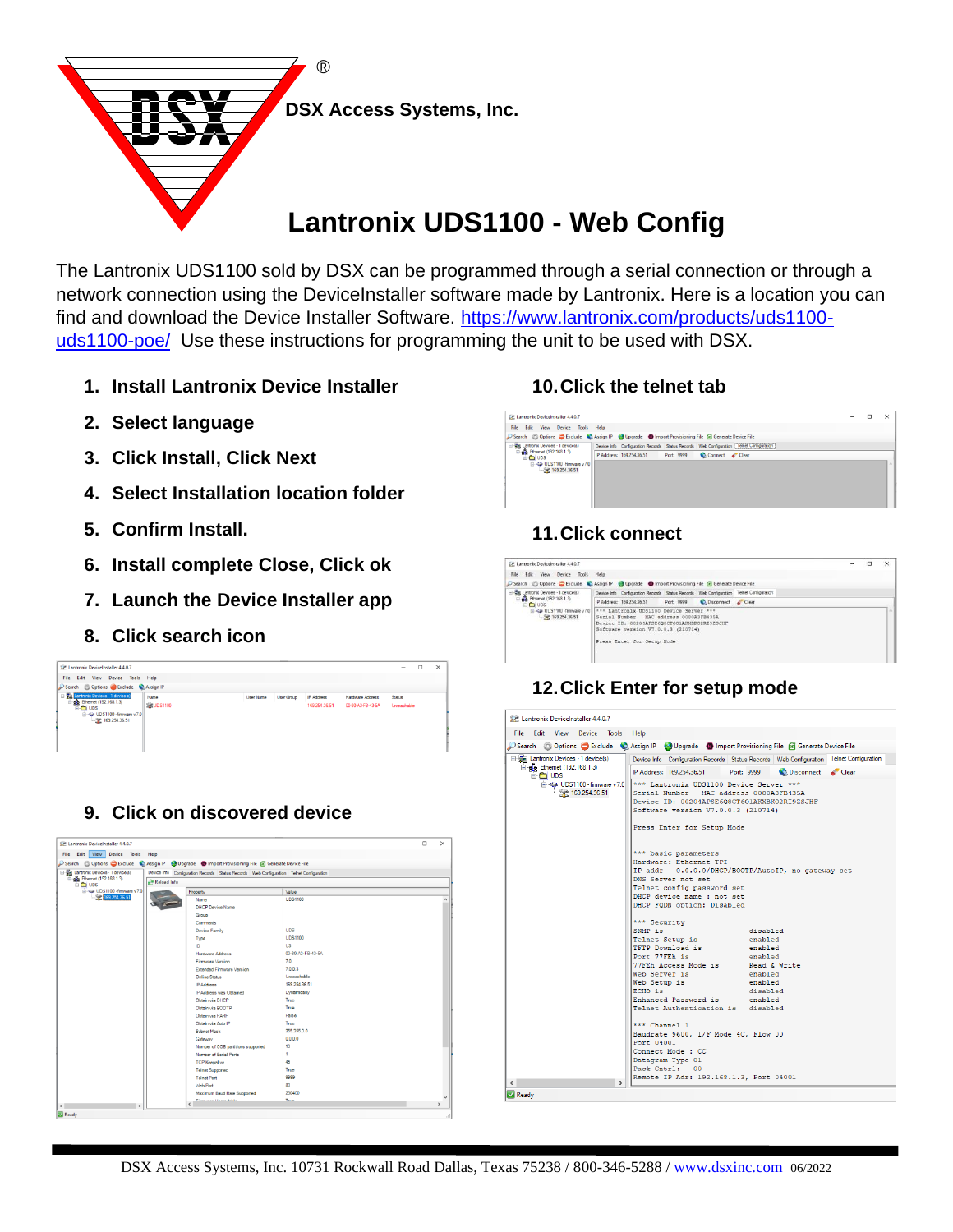# **13.Setup mode appears with information (part 2 if scrolled down)**

| Edit View<br>File<br>Device Tools Help<br>Search @ Options G Exclude & Assign IP @ Upgrade @ Import Provisioning File & Generate Device File<br>급· Tal Lantronix Devices - 1 device(s)<br>Device Info Configuration Records Status Records Web Configuration Telnet Configuration<br>in engle Ethernet (192.168.1.3)<br>IP Address: 169.254.36.51<br>Disconnect Clear<br>Port: 9999<br>e C UDS<br>UDS1100 - firmware v7.0<br>Port 77FEh is<br>enabled<br>169.254.36.51<br>77FEh Access Mode is Bead & Write<br>Web Server is<br>enabled<br>Web Setup is<br>enabled<br>ECHO is<br>disabled<br>Enhanced Password is enabled<br>Telnet Authentication is disabled<br>*** Channel 1<br>Baudrate 9600, I/F Mode 4C, Flow 00<br>Port 04001<br>Connect Mode : CC<br>Datagram Type 01<br>Pack Cntrl: 00<br>Remote IP Adr: 192.168.1.3, Port 04001<br>*** Expert<br>TCP Keepalive : 45s<br>ARP cache timeout: 600s<br>Monitor Mode @ bootup : enabled<br>HTTP Port Number : 80<br>MTU Size: 1400<br>TCP Re-transmission timeout: 500 ms<br>Alternate MAC: disabled<br>Ethernet connection type: auto-negotiate<br>Change Setup:<br>0 Server<br>1 Channel 1<br>5 Expert<br>6 Security |                          | 22 Lantronix DeviceInstaller 4.4.0.7 |  |  |  |  |  |
|-----------------------------------------------------------------------------------------------------------------------------------------------------------------------------------------------------------------------------------------------------------------------------------------------------------------------------------------------------------------------------------------------------------------------------------------------------------------------------------------------------------------------------------------------------------------------------------------------------------------------------------------------------------------------------------------------------------------------------------------------------------------------------------------------------------------------------------------------------------------------------------------------------------------------------------------------------------------------------------------------------------------------------------------------------------------------------------------------------------------------------------------------------------------------------|--------------------------|--------------------------------------|--|--|--|--|--|
|                                                                                                                                                                                                                                                                                                                                                                                                                                                                                                                                                                                                                                                                                                                                                                                                                                                                                                                                                                                                                                                                                                                                                                             |                          |                                      |  |  |  |  |  |
|                                                                                                                                                                                                                                                                                                                                                                                                                                                                                                                                                                                                                                                                                                                                                                                                                                                                                                                                                                                                                                                                                                                                                                             |                          |                                      |  |  |  |  |  |
|                                                                                                                                                                                                                                                                                                                                                                                                                                                                                                                                                                                                                                                                                                                                                                                                                                                                                                                                                                                                                                                                                                                                                                             |                          |                                      |  |  |  |  |  |
|                                                                                                                                                                                                                                                                                                                                                                                                                                                                                                                                                                                                                                                                                                                                                                                                                                                                                                                                                                                                                                                                                                                                                                             |                          |                                      |  |  |  |  |  |
|                                                                                                                                                                                                                                                                                                                                                                                                                                                                                                                                                                                                                                                                                                                                                                                                                                                                                                                                                                                                                                                                                                                                                                             |                          |                                      |  |  |  |  |  |
|                                                                                                                                                                                                                                                                                                                                                                                                                                                                                                                                                                                                                                                                                                                                                                                                                                                                                                                                                                                                                                                                                                                                                                             |                          |                                      |  |  |  |  |  |
| 7 Defaults<br>8 Exit without save<br>Your choice ?<br>9 Save and exit<br>$\rightarrow$                                                                                                                                                                                                                                                                                                                                                                                                                                                                                                                                                                                                                                                                                                                                                                                                                                                                                                                                                                                                                                                                                      | $\overline{\phantom{a}}$ |                                      |  |  |  |  |  |
| <b>Ready</b>                                                                                                                                                                                                                                                                                                                                                                                                                                                                                                                                                                                                                                                                                                                                                                                                                                                                                                                                                                                                                                                                                                                                                                |                          |                                      |  |  |  |  |  |

# **14.Type zero to enter setup mode**

| <b>De Lantronix DeviceInstaller 4.4.0.7</b>                           |                                                                                                                                                                                                                                                                                                                                                                               |
|-----------------------------------------------------------------------|-------------------------------------------------------------------------------------------------------------------------------------------------------------------------------------------------------------------------------------------------------------------------------------------------------------------------------------------------------------------------------|
| Edit View Device Tools Help<br>File:                                  |                                                                                                                                                                                                                                                                                                                                                                               |
|                                                                       | Search & Options Exclude & Assign IP & Upgrade C Import Provisioning File F Generate Device File                                                                                                                                                                                                                                                                              |
| 급· 뿐 Lantronix Devices - 1 device(s)                                  | Device Info   Configuration Records   Status Records   Web Configuration   Telnet Configuration                                                                                                                                                                                                                                                                               |
| □ gg Ethernet (192.168.1.3)                                           | IP Address: 169,254,36.51<br>Disconnect Clear<br>Port: 9999                                                                                                                                                                                                                                                                                                                   |
| e C UDS<br>A 40 UDS1100 - fimware v7.0 Port 77FEh is<br>169.254.36.51 | enabled<br>77FEh Access Mode is Read & Write<br>Web Server is<br>enabled<br>Web Setup is<br>enabled<br>ECHO is<br>disabled<br>Enhanced Password is<br>enabled<br>Telnet Authentication is disabled<br>*** Channel 1<br>Baudrate 9600, I/F Mode 4C, Flow 00<br>Port 04001<br>Connect Mode : CC<br>Datagram Type 01<br>Pack Cntrl: 00<br>Remote IP Adr: 192.168.1.3, Port 04001 |
|                                                                       | *** Expert<br>TCP Keepalive : 45s                                                                                                                                                                                                                                                                                                                                             |
|                                                                       | ARP cache timeout: 600s<br>Monitor Mode @ bootup : enabled                                                                                                                                                                                                                                                                                                                    |
|                                                                       | HTTP Port Number : 80                                                                                                                                                                                                                                                                                                                                                         |
|                                                                       | MTU Size: 1400                                                                                                                                                                                                                                                                                                                                                                |
|                                                                       | TCP Re-transmission timeout: 500 ms<br>Alternate MAC: disabled                                                                                                                                                                                                                                                                                                                |
|                                                                       | Ethernet connection type: auto-negotiate                                                                                                                                                                                                                                                                                                                                      |
|                                                                       | Change Setup:<br>0 Server                                                                                                                                                                                                                                                                                                                                                     |
|                                                                       | 1 Channel 1                                                                                                                                                                                                                                                                                                                                                                   |
|                                                                       | 5 Expert<br>6 Security                                                                                                                                                                                                                                                                                                                                                        |
|                                                                       | 7 Defaults                                                                                                                                                                                                                                                                                                                                                                    |
|                                                                       | 8 Exit without save                                                                                                                                                                                                                                                                                                                                                           |
| $\overline{\phantom{a}}$                                              | 9 Save and exit<br>Your choice ? 0                                                                                                                                                                                                                                                                                                                                            |
| Ready                                                                 |                                                                                                                                                                                                                                                                                                                                                                               |

# **15. Assign an IP address for the Lantronix device and Type (.) to separate each octet then press enter for next line.**

| File<br>Edit<br><b>View</b><br>Device Tools   | Help<br>Search & Options C Exclude & Assign IP & Upgrade C Import Provisioning File & Generate Device File                                                                                                                                                                                                                                                                        |
|-----------------------------------------------|-----------------------------------------------------------------------------------------------------------------------------------------------------------------------------------------------------------------------------------------------------------------------------------------------------------------------------------------------------------------------------------|
| □ 覺 Lantronix Devices - 1 device(s)           | Device Info Configuration Records Status Records Web Configuration Telnet Configuration                                                                                                                                                                                                                                                                                           |
| □ alle Ethernet (192.168.1.3)<br><b>BOUDS</b> | IP Address: 169.254.36.51<br>Port: 9999<br>Disconnect Clear                                                                                                                                                                                                                                                                                                                       |
| UDS1100 - firmware v7.0<br>169.254.36.51      | Web Server is the server of the server of the server of the server of the series of the series of the series o<br>enabled<br>Web Setup is<br>enabled<br>ECHO is<br>disabled<br>Enhanced Password is enabled<br>Telnet Authentication is disabled<br>*** Channel 1<br>Baudrate 9600, I/F Mode 4C, Flow 00<br>Port 04001<br>Connect Mode : CC<br>Datagram Type 01<br>Pack Cntrl: 00 |
|                                               | Remote IP Adr: 192.168.1.3, Port 04001<br>*** Expert<br>TCP Keepalive : 45s<br>ARP cache timeout: 600s<br>Monitor Mode @ bootup : enabled<br>HTTP Port Number : 80<br>MTU Size: 1400<br>TCP Re-transmission timeout: 500 ms<br>Alternate MAC: disabled<br>Ethernet connection type: auto-negotiate                                                                                |
|                                               | Change Setup:<br>0 Server<br>1 Channel 1<br>5 Expert<br>6 Security<br>7 Defaults<br>8 Exit without save<br>9 Save and exit Your choice ? 0                                                                                                                                                                                                                                        |
| $\overline{\phantom{a}}$<br>$\rightarrow$     | IP Address: (000) 192. (000) 168. (000) 1. (000) 2                                                                                                                                                                                                                                                                                                                                |

- **16.Type (Y) to set the gateway address for the Lantronix UDS 1100**
- **17.Enter the gateway address and type (.) to separate each octet then press enter after last octet.**
- **18.Use the Chart to determine Netmask. Enter 8, 16 or 24. Then press enter.**

#### **Netmask Chart**

- Class A = 24 (255.0.0.0) Class B = 16 (255.255.0.0) Class C =  $8(255.255.255.0)$
- **19.Set the DNS or if not applicable press enter.**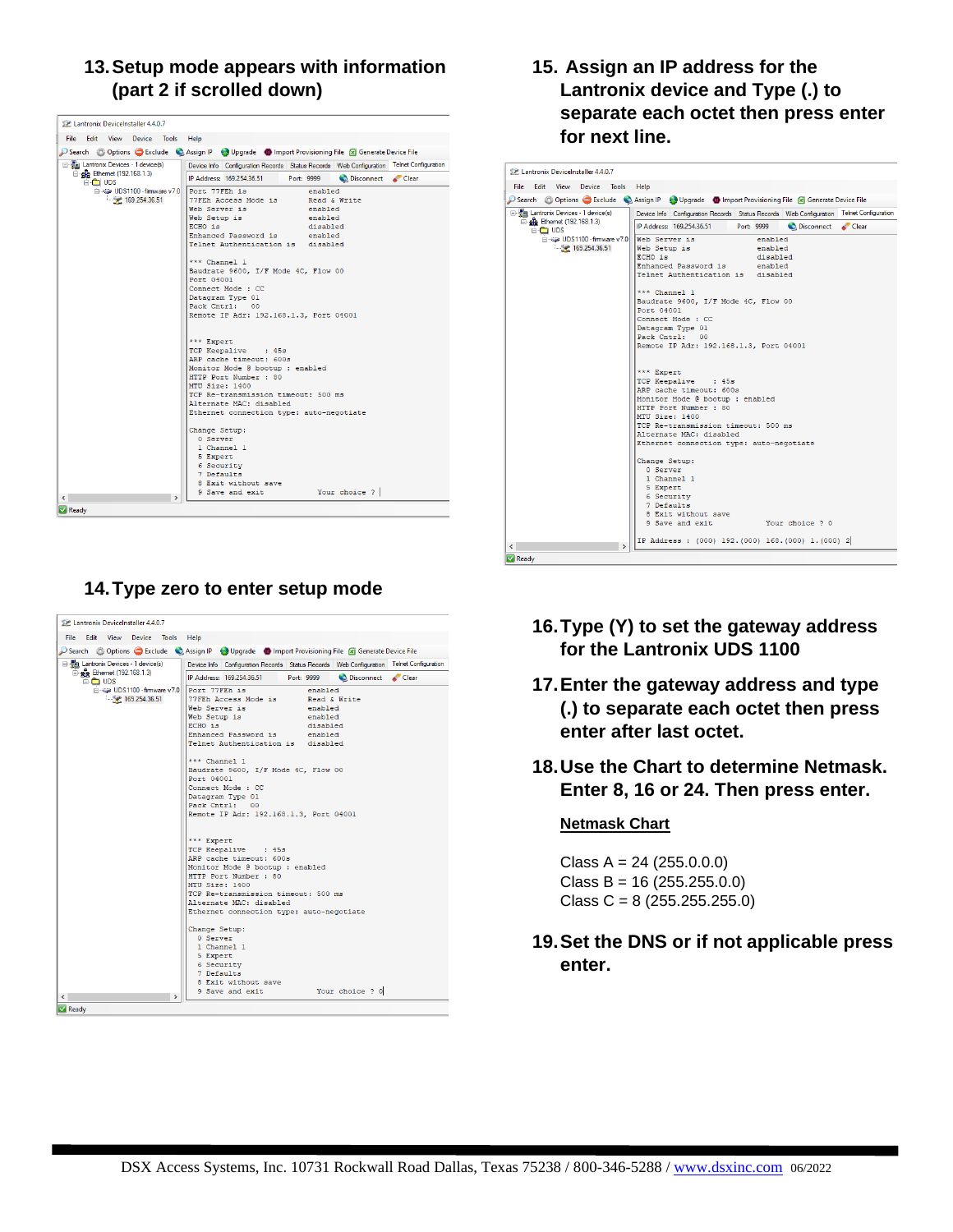# **20.If you wish to change the Telnet/ Web manager Password Type Y and press enter. Enter New Password**

| Edit View Device Tools Help<br>File:                                                                       |                                                                                                                                                                                                                                                                                                                                                                                                                                                                                                                                                                                                                                                                                                   |
|------------------------------------------------------------------------------------------------------------|---------------------------------------------------------------------------------------------------------------------------------------------------------------------------------------------------------------------------------------------------------------------------------------------------------------------------------------------------------------------------------------------------------------------------------------------------------------------------------------------------------------------------------------------------------------------------------------------------------------------------------------------------------------------------------------------------|
|                                                                                                            | Search & Options C Exclude & Assign IP W Upgrade @ Import Provisioning File S Generate Device File                                                                                                                                                                                                                                                                                                                                                                                                                                                                                                                                                                                                |
| <b>E-Sa Lantronix Devices - 1 device(s)</b>                                                                | Device Info   Configuration Records   Status Records   Web Configuration   Telnet Configuration                                                                                                                                                                                                                                                                                                                                                                                                                                                                                                                                                                                                   |
| □ gig Ethernet (192.168.1.3)<br><b>E-CO UDS</b><br>(a) - <a> UDS1100 - firmware v7.0<br/>169.254.36.51</a> | IP Address: 169.254.36.51<br>Clear<br>Port: 9999<br>$***$ Channel 1<br>Baudrate 9600, I/F Mode 4C, Flow 00<br>Port 04001<br>Connect Mode : CC<br>Datagram Type 01<br>Pack Cntrl: 00<br>Remote IP Adr: 192.168.1.3, Port 04001<br>*** Expert<br>TCP Keepalive : 45s<br>ARP cache timeout: 600s<br>Monitor Mode @ bootup : enabled<br>HTTP Port Number : 80<br>MTU Size: 1400<br>TCP Re-transmission timeout: 500 ms<br>Alternate MAC: disabled<br>Ethernet connection type: auto-negotiate<br>Change Setup:<br>0 Server<br>1 Channel 1<br>5 Expert<br>6 Security<br>7 Defaults<br>8 Exit without save<br>9 Save and exit<br>Your choice ? 0<br>IP Address : (000) 192. (000) 168. (000) 1. (000) 2 |
|                                                                                                            | Set Gateway IP Address (N) ? Y<br>Gateway IP addr (000) 192. (000) 168. (000) 1. (000) 1                                                                                                                                                                                                                                                                                                                                                                                                                                                                                                                                                                                                          |
|                                                                                                            | Netmask: Number of Bits for Host Part (0=default) (0) 8<br>Set DNS Server IP addr (N) ? N<br>Change Telnet/Web Manager password (N) ? Y                                                                                                                                                                                                                                                                                                                                                                                                                                                                                                                                                           |

# **21.Type 9 and enter to save and exit settings.**

| Edit View Device<br>File:<br>Tools<br>Help<br>Search & Options C Exclude & Assign IP Superade C Import Provisioning File 8 Generate Device File<br>日·體 Lantronix Devices - 1 device(s)<br>□ <sub>2</sub> Ethemet (192.168.1.3)<br>IP Address: 169.254.36.51<br><b>Port: 9999</b><br>Clear Clear<br><b>BO</b> UDS<br>DIS1100 - firmware v7.0<br>TCP Keepalive : 45s<br>169.254.36.51<br>ARP cache timeout: 600s<br>Monitor Mode @ bootup : enabled<br>HTTP Port Number : 80<br>MTU Size: 1400<br>TCP Re-transmission timeout: 500 ms<br>Alternate MAC: disabled<br>Ethernet connection type: auto-negotiate<br>Change Setup:<br>0 Server<br>1 Channel 1<br>5 Expert<br>6 Security<br>7 Defaults<br>8 Exit without save<br>9 Save and exit<br>Your choice ? 0<br>IP Address : (000) 192 (000) 168 (000) 1. (000) 2<br>Set Gateway IP Address (N) ? Y<br>Gateway IP addr (000) 192. (000) 168. (000) 1. (000) 1<br>Netmask: Number of Bits for Host Part (0=default) (0) 8<br>Set DNS Server IP addr (N) ? N | <b>DP. Lantronix DeviceInstaller 4.4.0.7</b> |                                                                                                 |
|-----------------------------------------------------------------------------------------------------------------------------------------------------------------------------------------------------------------------------------------------------------------------------------------------------------------------------------------------------------------------------------------------------------------------------------------------------------------------------------------------------------------------------------------------------------------------------------------------------------------------------------------------------------------------------------------------------------------------------------------------------------------------------------------------------------------------------------------------------------------------------------------------------------------------------------------------------------------------------------------------------------|----------------------------------------------|-------------------------------------------------------------------------------------------------|
|                                                                                                                                                                                                                                                                                                                                                                                                                                                                                                                                                                                                                                                                                                                                                                                                                                                                                                                                                                                                           |                                              |                                                                                                 |
|                                                                                                                                                                                                                                                                                                                                                                                                                                                                                                                                                                                                                                                                                                                                                                                                                                                                                                                                                                                                           |                                              |                                                                                                 |
|                                                                                                                                                                                                                                                                                                                                                                                                                                                                                                                                                                                                                                                                                                                                                                                                                                                                                                                                                                                                           |                                              | Device Info   Configuration Records   Status Records   Web Configuration   Telnet Configuration |
|                                                                                                                                                                                                                                                                                                                                                                                                                                                                                                                                                                                                                                                                                                                                                                                                                                                                                                                                                                                                           |                                              |                                                                                                 |
| Enter new Password: master<br>Change Setup:<br>0 Server<br>1 Channel 1<br>5 Expert<br>6 Security<br>7 Defaults<br>8 Exit without save<br>9 Save and exit<br>Your choice ? 9<br>$\rightarrow$                                                                                                                                                                                                                                                                                                                                                                                                                                                                                                                                                                                                                                                                                                                                                                                                              |                                              | Change Telnet/Web Manager password (N) ? Y                                                      |
| Ready                                                                                                                                                                                                                                                                                                                                                                                                                                                                                                                                                                                                                                                                                                                                                                                                                                                                                                                                                                                                     |                                              |                                                                                                 |

# **22.Connect to the UDS 1100 and enter setup mode and Type 1 to choose channel 1 options**

| File |                    | Edit View Device Tools                 |                                 |                         | Help                                                                                               |
|------|--------------------|----------------------------------------|---------------------------------|-------------------------|----------------------------------------------------------------------------------------------------|
|      |                    |                                        |                                 |                         | Search & Options C Exclude & Assign IP W Upgrade D Import Provisioning File F Generate Device File |
|      |                    | El- Fa Lantronix Devices - 1 device(s) |                                 |                         | Device Info   Configuration Records   Status Records   Web Configuration   Telnet Configuration    |
|      | ė <del>n</del> ups | □ gg Ethernet (192.168.1.3)            |                                 |                         | IP Address: 192.168.1.2 Port: 9999<br><b>C</b> Disconnect<br>Clear                                 |
|      |                    |                                        |                                 |                         | m <a -="" 77feh="" firmware="" is<br="" port="" uds1100="" v7.0="">enabled</a>                     |
|      |                    |                                        | 192.168.1.2                     |                         | 77FEh Access Mode is Bead & Write                                                                  |
|      |                    |                                        |                                 |                         | Web Server is<br>enabled                                                                           |
|      |                    |                                        |                                 |                         | Web Setup is<br>enabled                                                                            |
|      |                    |                                        |                                 |                         | ECHO is<br>disabled                                                                                |
|      |                    |                                        |                                 |                         | Enhanced Password is enabled                                                                       |
|      |                    |                                        |                                 |                         | Telnet Authentication is disabled                                                                  |
|      |                    |                                        |                                 |                         | *** Channel 1                                                                                      |
|      |                    |                                        |                                 |                         | Baudrate 9600, I/F Mode 4C, Flow 00                                                                |
|      |                    |                                        |                                 |                         | Port 04001                                                                                         |
|      |                    |                                        |                                 |                         | Connect Mode : CC                                                                                  |
|      |                    |                                        |                                 |                         | Datagram Type 01                                                                                   |
|      |                    |                                        |                                 |                         | Pack Cntrl: 00                                                                                     |
|      |                    |                                        |                                 |                         | Remote IP Adr: 192.168.1.3, Port 04001                                                             |
|      |                    |                                        |                                 |                         |                                                                                                    |
|      |                    |                                        |                                 |                         | *** Expert                                                                                         |
|      |                    |                                        |                                 |                         | TCP Keepalive : 45s                                                                                |
|      |                    |                                        |                                 | ARP cache timeout: 600s |                                                                                                    |
|      |                    |                                        | Monitor Mode @ bootup : enabled |                         |                                                                                                    |
|      |                    |                                        |                                 |                         | HTTP Port Number : 80                                                                              |
|      |                    |                                        |                                 |                         | MTU Size: 1400                                                                                     |
|      |                    |                                        |                                 |                         | TCP Re-transmission timeout: 500 ms                                                                |
|      |                    |                                        |                                 |                         | Alternate MAC: disabled                                                                            |
|      |                    |                                        |                                 |                         | Ethernet connection type: auto-negotiate                                                           |
|      |                    |                                        |                                 |                         | Change Setup:                                                                                      |
|      |                    |                                        |                                 |                         | 0 Server                                                                                           |
|      |                    |                                        |                                 |                         | 1 Channel 1                                                                                        |
|      |                    |                                        |                                 |                         | 5 Expert                                                                                           |
|      |                    |                                        |                                 |                         | 6 Security                                                                                         |
|      |                    |                                        |                                 |                         | 7 Defaults                                                                                         |
|      |                    |                                        |                                 |                         | 8 Exit without save                                                                                |
| ←    |                    |                                        |                                 | $\mathbf{r}$            | 9 Save and exit<br>Your choice ? 1                                                                 |

# **23.Type Y or Press Enter to choose Baud rate 9600.**